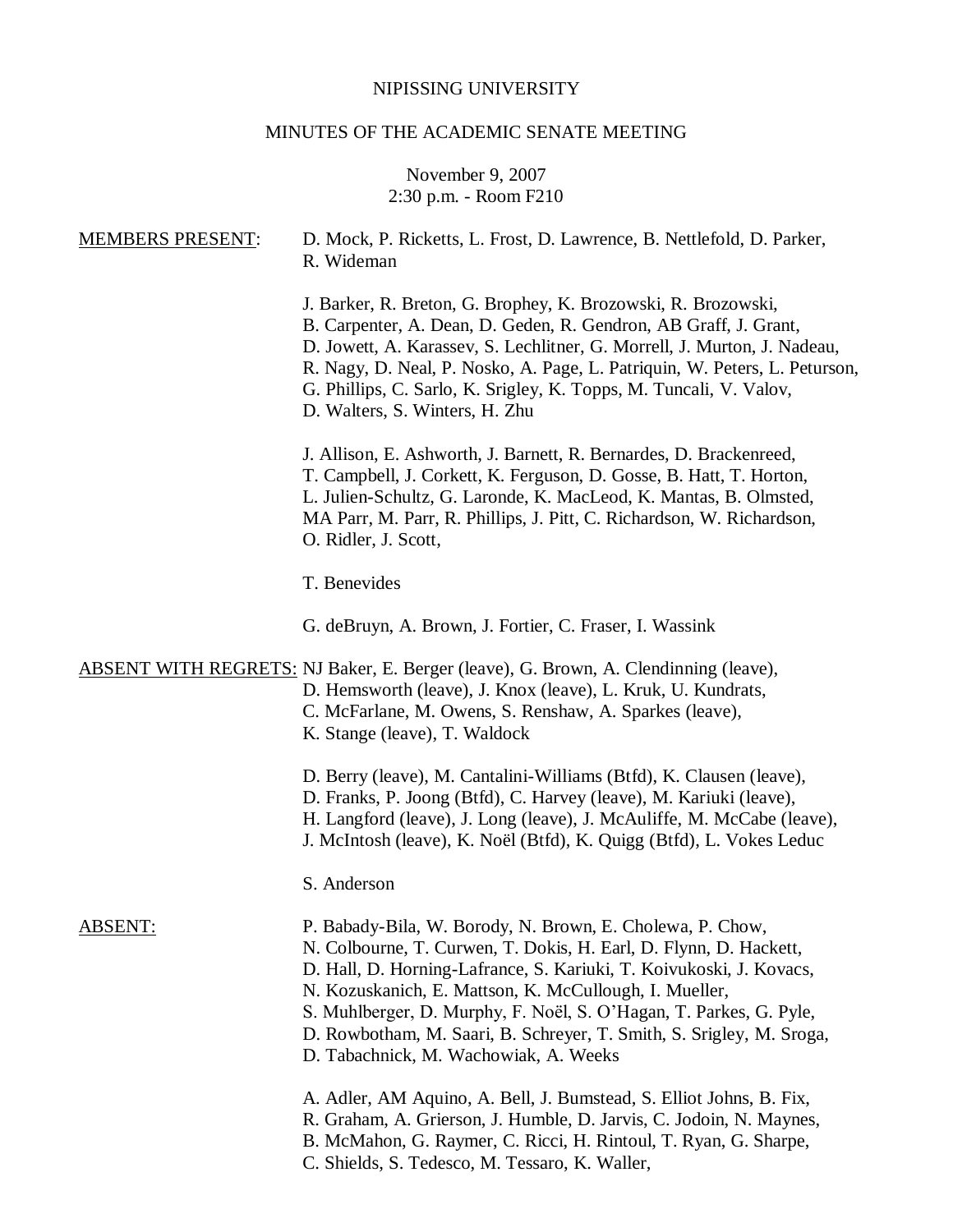Minutes of the Academic Senate Meeting November 9, 2007 Page 2

L. McLaren

L. Drinkwalter

S. Cox

# MOTION 1: Moved by D. Gosse, seconded by D. Brackenreed that the minutes of the regular meeting of the Academic Senate dated October 5, 2007 be adopted. CARRIED

# ANNOUNCEMENTS

The President commented briefly on the results of the recent provincial election and noted that the new Minister of Training, Colleges and Universities is John Milloy. Our local MPP, Monique Smith, is the new Minister of Revenue. This government has indicated its five priorities are the economy, post secondary education, health, energy, and the environment. The provincial government is also looking into the possibility of transformational changes with the creation of a series of polytechniques in the Greater Toronto Area.

November 1 is the official count date for universities and it defines our revenue for the year. The President indicated that Nipissing is below target on FTEs and BIUs. As a result, with the new budget process beginning, we must be sensitive to expenditure patterns.

The President was pleased to report a very successful Board of Governor's retreat the weekend of October 27 and 28. On Saturday, an informative presentation on changing demographics and enrollment patterns was made by Mr. Herb O'Heron from AUCC and Senator Lawrence, Registrar and Director of Institutional Planning. On Sunday Senator Ricketts and his team presented a report on the critical inquiry initiative.

The annual Maclean's survey has just been released and this year Maclean's has included the results of various student surveys. The President was pleased to report that we were ranked first in five of the six surveys.

As a follow up to a request at the October Senate meeting regarding SSHRC eligibility, the Vice-President Academic and Research reported that he spoke with Pat Dunn who is Director of Research and Dissemination Grants at SSHRC. She indicated that faculty who are on a 9 or 10-month contract are not eligible for SSHRC grants unless there is a formal agreement with the institution. The institution must be willing to sign off on such applications, which means that the university is willing to provide the applicant with a formal position and assume all the responsibilities of administering the grant, including any financial, ethical and legal issues. The Vice-President also explained that the Notice of Intent was initiated by SSHRC to gauge the potential volume of applications and not to access eligibility.

The Vice-President advised Senators that version of 2.4 of the Academic Master Plan is now on our website and he invited Senators to review this document. It will be brought to Academic Planning Committee for review at their next meeting.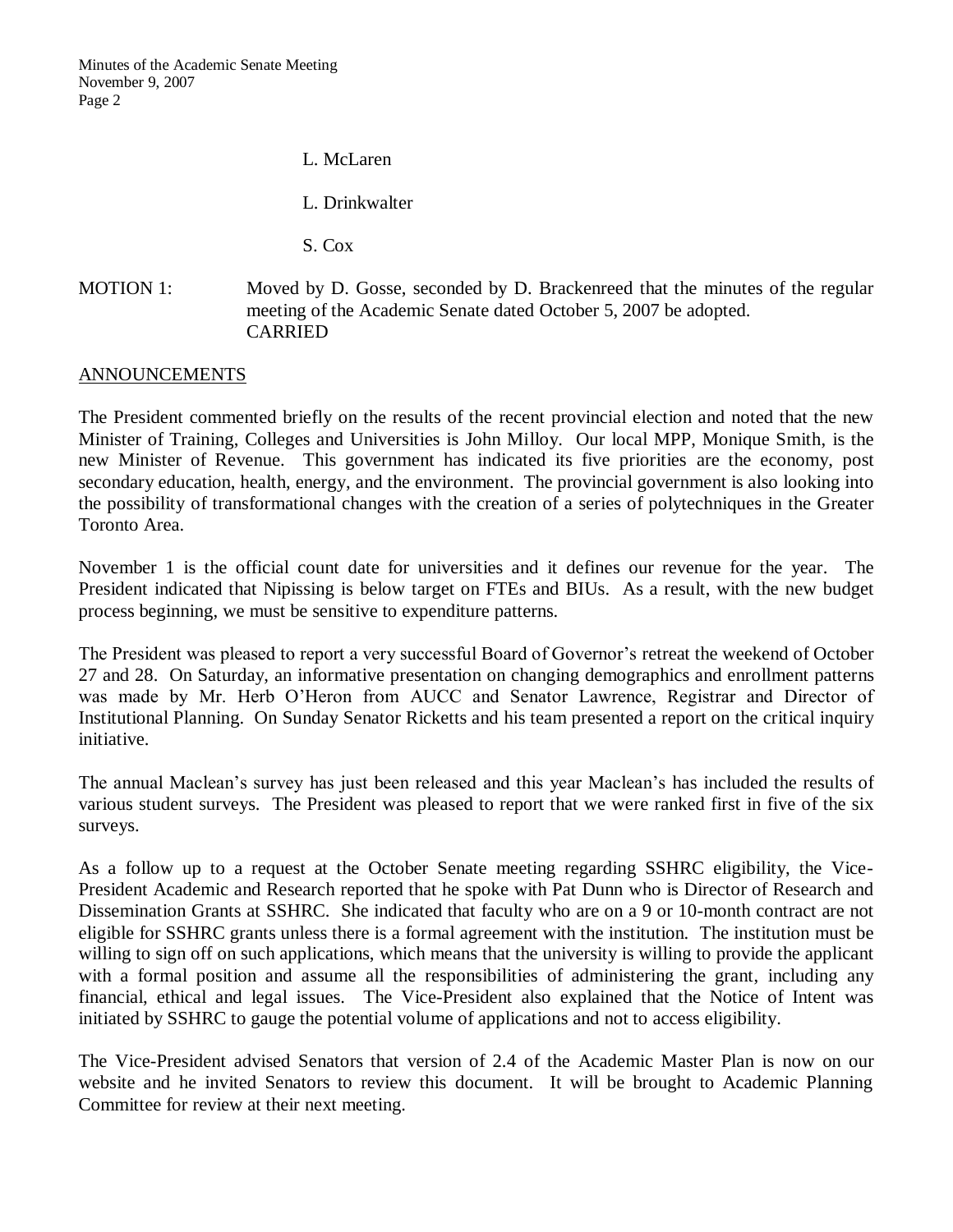The search committee for the Dean of Arts and Science had their first meeting and the Vice-President indicated that an advertisement will appear in the December/January issue of University Affairs. The nursing accreditation group from CASN was on campus this week to review that program. At the debriefing meeting held earlier today, the Vice-President felt confident that the review will be positive. He also reminded Senators that there is an upcoming UPRAC visit for Sociology and an OCGS site visit for the graduate program in History.

The Dean of Education (interim) was pleased to announce that Senator Frost is interim Associate Dean and Senator Brackenreed replaces Senator Frost as Chair of Junior/Intermediate.

The NUSU President introduced their new Senate representative, Amanda Brown. She also thanked the faculty who donate food items to the student food bank. Also, Senator de Bruyn thanked those involved with a very successful Relay for Life.

Senator Tuncali announced that he, Senators Valov and Karassev and colleagues from three other universities have received \$17,600 in funding from the Fields Institute for Research in Mathematical Sciences. This funding will help with the organization of workshops on *Topological Methods in Algebra, Analysis and Dynamical Systems* that will be held at Nipissing in May 2008

# REPORTS OF STANDING COMMITTEES

# Senate Executive Committee

MOTION 2: Moved by P. Ricketts, seconded by AB Graff that the Report of the Senate Executive Committee dated November 1, 2007 be received. **CARRIED** 

Academic Planning Committee

- MOTION 3: Moved by P. Ricketts, seconded by AB Graff that the Report of the Academic Planning Committee dated October 26, 2007 be received. CARRIED
- MOTION 4: Moved by P. Ricketts, seconded by D. Parker that Senate approve the establishment of a probationary position in Concurrent Education (North Bay) in Education Methods, Language Arts and/or Visual Arts, and/or other specialties effective July 1, 2008. CARRIED
- MOTION 5: Moved by P. Ricketts, seconded by B. Olmsted that Senate approve the establishment of a probationary position in Physical and Health Education effective July 1, 2008. CARRIED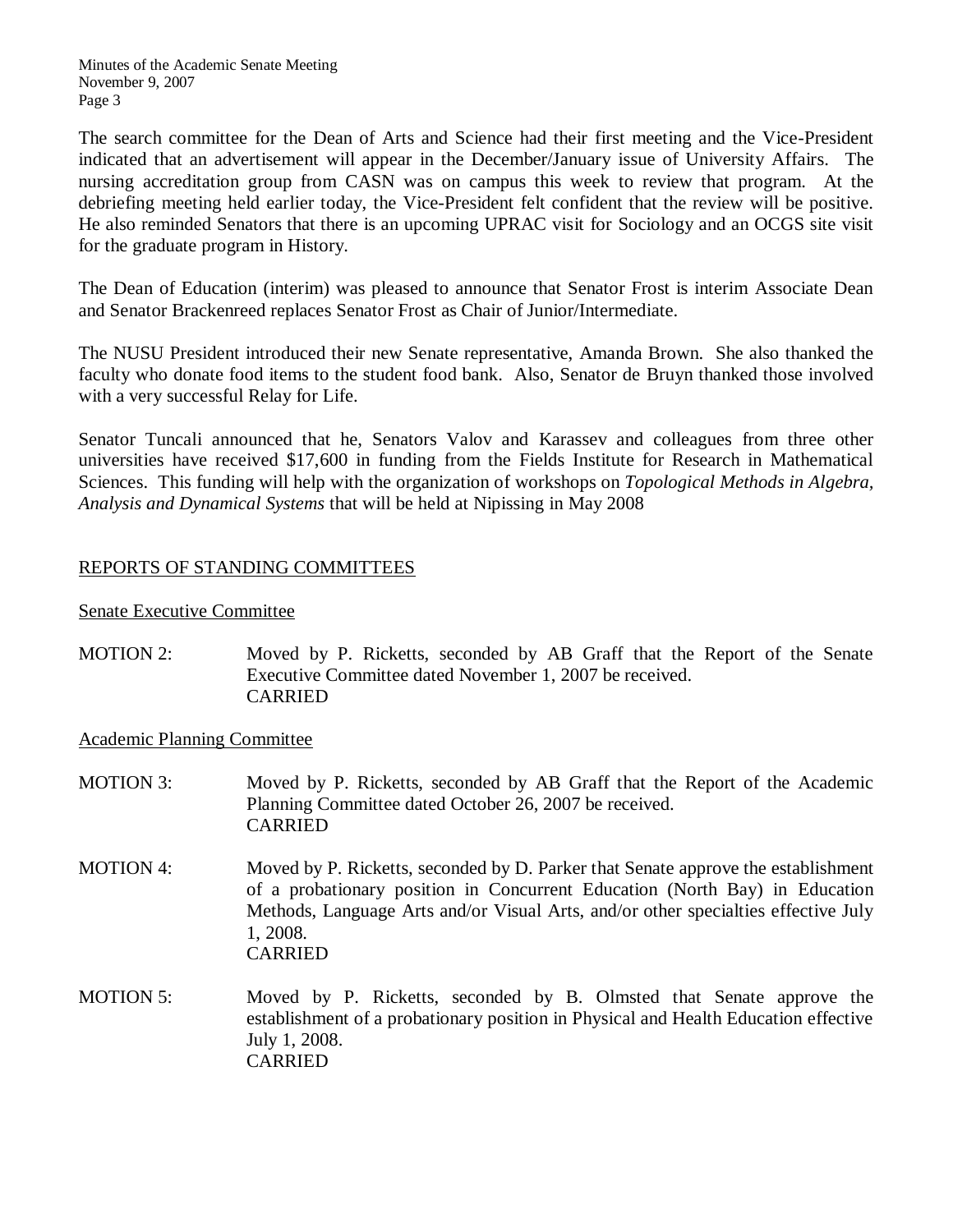| MOTION 6:         | Moved by P. Ricketts, seconded by L. Frost that Senate approve the establishment<br>of a 3-year limited-term position in Methods and Visual Art or Music in the<br>Concurrent Education (Brantford) effective July 1, 2008.<br><b>CARRIED</b>                                                                                   |
|-------------------|---------------------------------------------------------------------------------------------------------------------------------------------------------------------------------------------------------------------------------------------------------------------------------------------------------------------------------|
| <b>MOTION 7:</b>  | Moved by P. Ricketts, seconded by B. Hatt that Senate approve the establishment<br>of a probationary position in Curriculum Methods in the Consecutive Education<br>program effective July 1, 2008.<br><b>CARRIED</b>                                                                                                           |
| <b>MOTION 8:</b>  | Moved by P. Ricketts, seconded by D. Parker that Senate approve the establishment<br>of a probationary position in Nursing effective July 1, 2008.<br><b>CARRIED</b>                                                                                                                                                            |
| <b>MOTION 9:</b>  | Moved by P. Ricketts, seconded by I. Wassink that Senate approve the<br>establishment of a probationary position in Fine and Visual Arts effective July 1,<br>2008.<br><b>CARRIED</b>                                                                                                                                           |
| <b>MOTION 10:</b> | Moved by P. Ricketts, seconded by AB Graff that Senate approve a three-year<br>limited-term position in English Studies in either American Literature or Drama<br>effective July 1, 2008.<br><b>CARRIED</b>                                                                                                                     |
| <b>MOTION 11:</b> | Moved by P. Ricketts, seconded by I. Wassink that Senate approve the<br>establishment of a probationary position in Organic Chemistry effective July 1,<br>2008.<br><b>CARRIED</b>                                                                                                                                              |
| <b>MOTION 12:</b> | Moved by P. Ricketts, seconded by B. Olmsted that Senate approve the<br>establishment of a probationary position in Canadian Environmental History<br>effective July 1, 2010, with the proviso that the position could be commenced at an<br>earlier date if there are no budgetary implications of doing so.<br><b>CARRIED</b> |
| <b>MOTION 13:</b> | Moved by P. Ricketts, seconded by J. Allison that Senate approve the establishment<br>of a probationary position in Political Science effective July 1, 2009, with the<br>proviso that the position could be commenced at an earlier date if there are no<br>budgetary implications of doing so.<br><b>CARRIED</b>              |
| <b>MOTION 12:</b> | Moved by P. Ricketts, seconded by B. Hatt that Senate approve the continuation of<br>the following probationary positions in Education effective July 1, 2008:<br>Education and Schooling (J/I)<br>a.<br>Social Studies (P/J)<br>$\mathbf b$ .<br><b>Computer Education</b><br>$\mathbf{C}$ .                                   |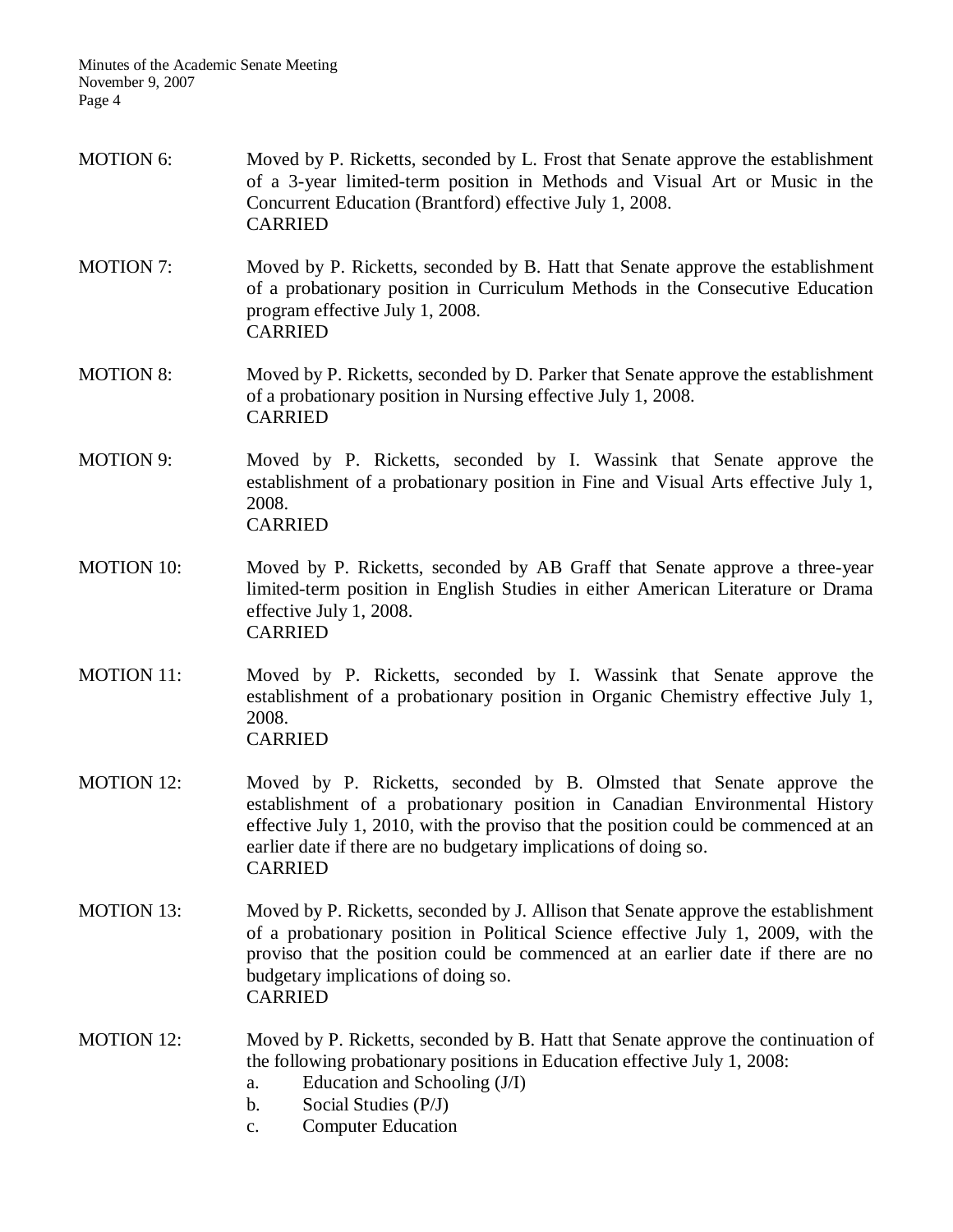Minutes of the Academic Senate Meeting November 9, 2007 Page 5

#### University Curriculum Committee

MOTION 13: Moved by P. Ricketts, seconded by D. Geden that the Report of the University Curriculum Committee dated Monday, October 22, 2007 be received. CARRIED

MOTION 14: Moved by P. Ricketts, seconded by O. Ridler that Senate approve the following changes to the document "Senate Academic Regulations and Policies, September 2007, as approved by the University Curriculum Committee:

> a) That progression for students in the BA/BEd, BSc/BEd programs be based on a combined average that includes both Arts and Science and Education grades. This combined average requires a combined average of 67% to proceed from year 1 to year 2 and a combined average of 70% to proceed to years 3, 4, and 5. (Note: Academic awards will be based on separate averages in Arts and Science and Education.)

# *Below is the revised progression regulation for the BA/BED and BSc/BEd, as it would appear in the academic calendar:*

In addition to the academic standing requirements outlined above, the following pertains to those students in the Bachelor of Arts (Honours)/Bachelor of Education (Concurrent) or Bachelor of Science (Honours)/Bachelor of Education (Concurrent). In the first year of this program, students must achieve a minimum overall 67% and a pass in the Observation and Practice Teaching (practicum) to be allowed to proceed to year 2. **This average is based on arts and science and education grades combined.** Students who meet the academic requirements but fail the practicum will also be considered on an individual basis. Students who fail both the academic requirements and practicum or who have an overall average below 67% will be required to withdraw from this program. In the second, third and fourth years of this program, students must achieve a minimum overall 70% average, as well as a pass in the practicum to proceed to the next year. **Again, this average is based on arts and science and education grades combined.** Students who fail either a practicum course or an education course will be considered on an individual basis and may be allowed to proceed on probation. Students not meeting the overall average of 70% will be required to withdraw from the program. (Practicum courses in education are graded as SAT or FAIL. Academic courses in education require a minimum of 60% for a pass. Averages for students in the BA/BEd or BSc/BEd are calculated using all grades in arts and science and all numerical grades for courses passed in education.) **Please note that academic awards are based on separate averages for arts and science courses and for education courses.**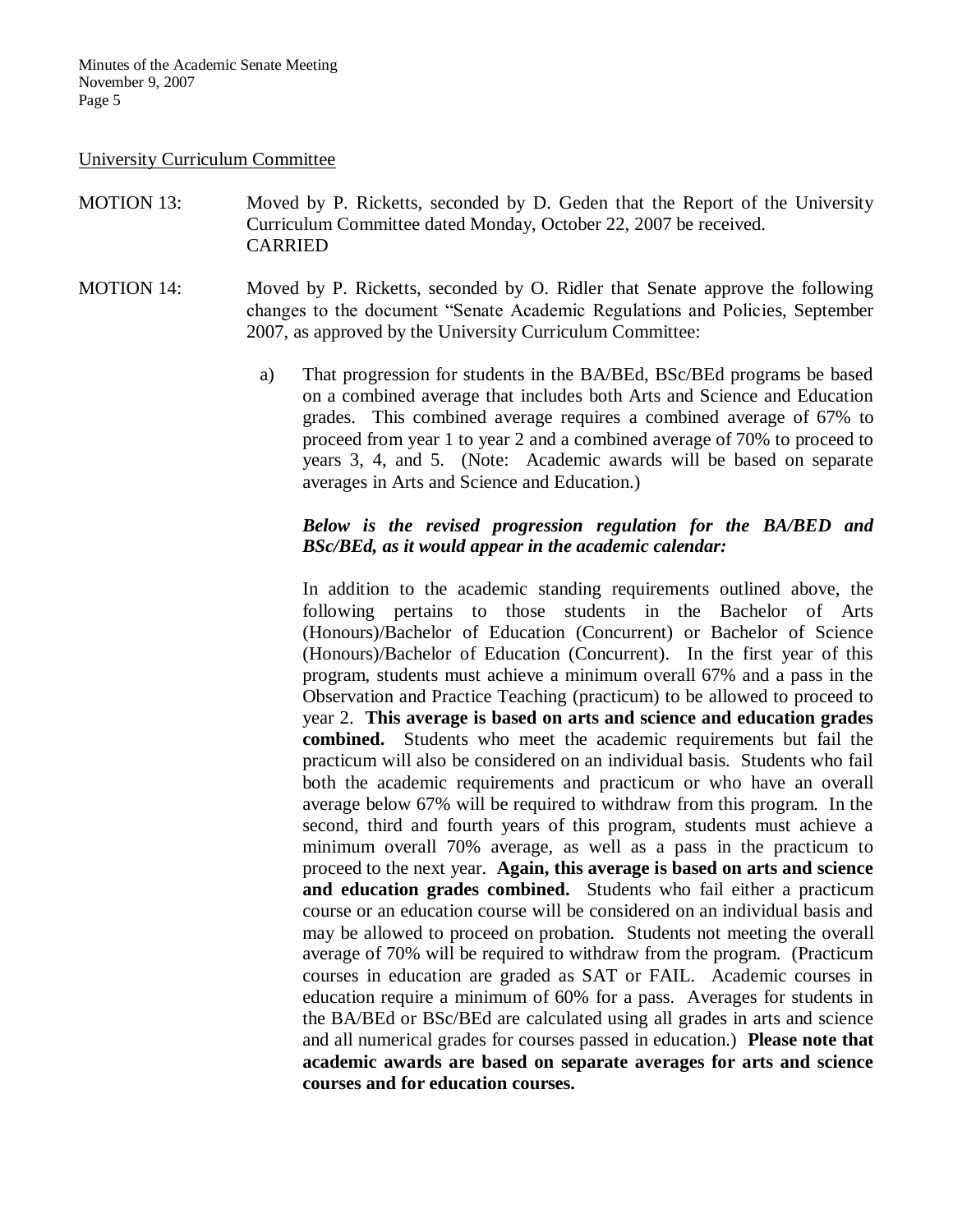Minutes of the Academic Senate Meeting November 9, 2007 Page 6

#### Admissions, Promotions and Petitions Committee

- MOTION 15: Moved by R. Wideman, seconded by J. Barnett that the Report of the Admissions, Promotions, and Petitions Committee dated October 17, 2007 be received. CARRIED
- MOTION 16: Moved by R. Wideman, seconded by D. Lawrence that the students listed on Appendix A, who have completed all requirements of their respective degrees, be admitted to their degrees in-course and that diplomas for the degrees be awarded. CARRIED

University Research Council

MOTION17: Moved by P. Ricketts, seconded by B. Nettlefold that the Report of the University Research Council dated October 23, 2007 be received. CARRIED

Concurrent Education Coordinating Committee

MOTION 18: Moved by O. Ridler, seconded by L. Frost that the report of the Concurrent Education Coordinating Committee Report dated 16 October 2007 be received. CARRIED

# ELECTIONS

Elect one Senator to serve as Senate representative to the Board of Governors

J. Barnett nominated MA Parr

- MOTION 19: Moved by L. Patriquin, seconded by J. Barnett that nominations cease. CARRIED
- **Acclaimed: MA Parr**
	- Elect one Senator to serve as Alternate Speaker

B. Olmsted nominated B. Hatt

- MOTION 20: Moved by L. Frost, seconded by O. Ridler that nominations cease. CARRIED
- **Acclaimed: B. Hatt**